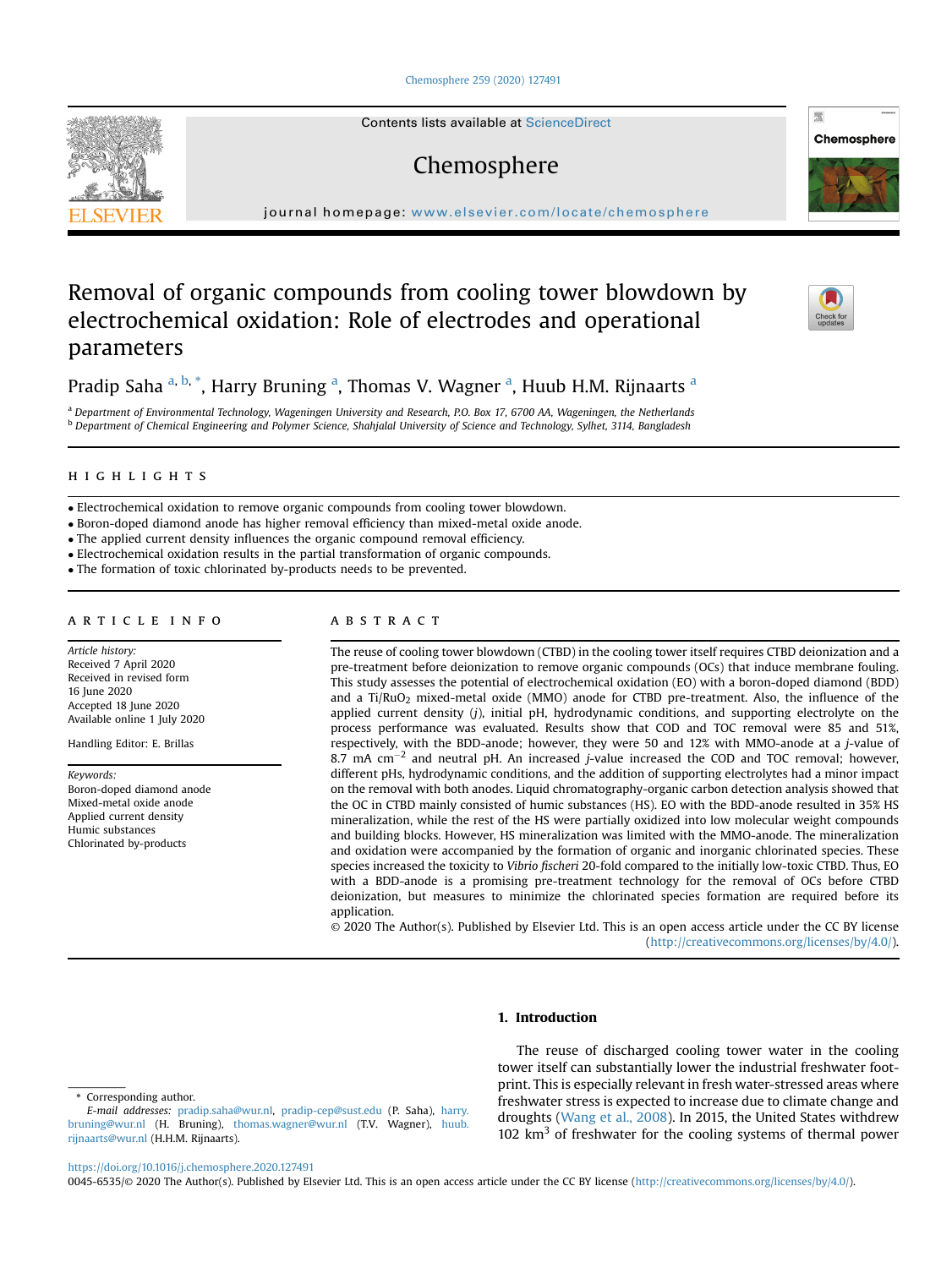plants [\(Lohrmann et al., 2019](#page-7-0)). During the operation of the cooling tower, the concentration of salts and organic compounds (OCs) in the cooling water increases due to evaporation. Increased salt concentrations eventually create operational problems, such as scaling. To prevent operational problems, the concentrated cooling water is discharged regularly as cooling tower blowdown (CTBD) when too high salt concentrations are reached [\(Nanda et al., 2008](#page-7-1); [Altman et al., 2012\)](#page-7-2). Subsequently, fresh make-up water needs to be added to the cooling system to compensate for the water loss. To reuse CTBD as make-up water and lower the freshwater footprint of the cooling tower, the deionization of the CTBD is required.

Different membrane technologies for CTBD deionization have been assessed, such as nanofiltration, reverse osmosis ([Groot et al.,](#page-7-3) [2015](#page-7-3)), electrodialysis combined with electrodialysis reversal ([Vidic](#page-8-1) [et al., 2009](#page-8-1)), capacitive deionization [\(Van Limpt and van der Wal,](#page-8-2) [2014](#page-8-2)), and membrane distillation ([Koeman-Stein et al., 2015](#page-7-4); [Kuipers et al., 2015\)](#page-7-5). All these membrane-based deionization technologies encounter fouling through pore-clogging and gel formation as a result of dissolved organic compounds (OCs) that are present in the CTBD [\(Greenlee et al., 2010;](#page-7-6) [Sweity et al., 2014\)](#page-8-3). Fouling ultimately reduces the deionization efficiency of the membranes. Therefore, a pre-treatment method that removes OCs before membrane deionization would enhance the CTBD deionization efficiency and make the reuse of CTBD in the cooling tower economically more attractive. Several pre-treatment technologies for the removal of OCs from CTBD before membrane deionization have been studied, such as microfiltration [\(Li et al., 2007](#page-7-7)), integrated sand filtration/nanofiltration [\(Wang et al., 2006\)](#page-8-4), coagulation ([Davood Abadi Farahani et al., 2016](#page-7-8)), powdered activated carbon (PAC) (Löwenberg et al., 2015a), ultrafiltration [\(Zhang et al.,](#page-8-5) [2007,](#page-8-5) [2008](#page-8-6); [Zeng et al., 2009](#page-8-7)) and constructed wetlands [\(Wagner](#page-8-8) [et al., 2020\)](#page-8-8). The incomplete removal of recalcitrant OCs is a reoccurring issue with the abovementioned pre-treatment technologies. However, during the last decade, electrochemical oxidation (EO) has proven itself as a suitable technology for the removal of recalcitrant OCs from wastewater streams ([Moreira et al., 2017](#page-7-10); [Garcia-Segura et al., 2018](#page-7-11); [McBeath et al., 2019](#page-7-12)), such as wastewater from textile industries [\(Othmani et al., 2020](#page-7-13)), petrochemical industries [\(da Silva et al., 2019\)](#page-7-14), pulp and paper mills ([Klidi et al.,](#page-7-15) [2018\)](#page-7-15), tanneries [\(Le Luu et al., 2019](#page-7-16)), chemical industries [\(Gomez-](#page-7-17)[Ruiz et al., 2017](#page-7-17)), municipal secondary effluent [\(Garcia-Segura](#page-7-18) [et al., 2015](#page-7-18)), domestic wastewater [\(Daghrir et al., 2014](#page-7-19); Durán [et al., 2018\)](#page-7-20) and landfill leachates ([Fernandes et al., 2015](#page-7-21), [2016](#page-7-22); [Gautam et al., 2019;](#page-7-23) [Yu et al., 2020\)](#page-8-9). A distinct advantage of EO is that no additional chemicals are required, processes are operated in mild conditions, and processes can easily be automated ([Brillas](#page-7-24) [et al., 2009;](#page-7-24) [Sir](#page-8-10)é[s et al., 2014](#page-8-10); [Shin et al., 2019](#page-8-11)).

In the present study, the application of EO as a CTBD pretreatment method before CTBD deionization was studied. EO was performed with two different anodes: a Ti/RuO<sub>2</sub> mixed-metal oxide (MMO) anode and a boron-doped diamond (BDD) anode. Both MMO-anodes and BDD-anodes are capable of oxidizing OCs effi-ciently [\(Sillanp](#page-8-12)ää [and Shestakova, 2017](#page-8-12); [He et al., 2019;](#page-7-25) [Nidheesh](#page-7-26) [et al., 2019\)](#page-7-26). During the EO of OCs, various mechanisms are responsible for the degradation of OCs. OCs are directly oxidized on the MMO-anode or BDD-anodes surface. In addition, water oxidation results in the formation of hydroxyl radicals ( OH) with both anodes. Furthermore, with the MMO-anode, higher oxidation complexes ( $\text{MMO}_{x+1}$ ) are formed. Additionally,  $\cdot$ OH are capable of forming sulfate radicals and active chlorine species from their corresponding anions present in the water. Moreover, chloride ions can directly be oxidized to chlorine. Chlorine is subsequently converted to hypochlorite. These reactive oxygen species (ROS) can indirectly oxidize the OCs. All the corresponding processes can be expressed as reactions [\(1\)-\(8\)](#page-1-0) ([Panizza and Cerisola, 2009](#page-7-27); [Brito](#page-7-28) [et al., 2015;](#page-7-28) [Farhat et al., 2015;](#page-7-29) [Lan et al., 2017\)](#page-7-30).

<span id="page-1-0"></span>
$$
BDD + H_2O \rightarrow BDD(\bullet OH) + H^+ + e^-
$$
 (1)

$$
MMO_X + H_2O \rightarrow MMO_X(\bullet OH) + H^+ + e^-
$$
 (2)

$$
MMO_X(\bullet OH) \to MMO_{X+1} + H^+ + e^- \tag{3}
$$

$$
SO_4^{2-} + \bullet OH \rightarrow SO_4^{\bullet-} + OH^- \tag{4}
$$

$$
Cl^- + \bullet OH \rightarrow \bullet ClO^- + H^+ + e^-
$$
 (5)

$$
2Cl^{-} \rightarrow Cl_{2} + 2e^{-}
$$
 (6)

$$
Cl2 + 2H2O \rightarrow HClO/CIO- + Cl- + H+/2H+
$$
 (7)

Organic compounds +  $ROS \rightarrow CO<sub>2</sub>$  + Intermediates +  $H<sub>2</sub>O$  (8)

In this study, the treatment performance of the MMO-anode and BDD-anode was compared in terms of COD and TOC removal efficiency, average oxidation state (AOS), instantaneous current efficiency (ICE) and energy consumption (EC). Besides, the overall efficiency of EO depends on the applied current density  $(i)$ , pH, hydrodynamic conditions, and electrolyte composition, and these were varied in the present study to determine their impact on the process efficiency. In addition, the composition of the OCs in CTBD before and after EO-treatment was assessed by liquid chromatography-organic carbon detection (LC-OCD). Furthermore, the formation of adsorbable organic halides (AOX) and chlorinated inorganic species was monitored, and the toxicity of the EO-treated CTBD was assessed because AOX and chlorinated inorganic species are potentially toxic and can accumulate in the environment.

#### 2. Materials and methods

#### 2.1. Chemicals

Potassium ferrocyanide (K<sub>4</sub>Fe(CN)<sub>6,  $\geq$ 98.5%); Potassium ferri-</sub> cyanide (K<sub>3</sub>Fe(CN)<sub>6</sub>,  $\geq$ 99%); sulfuric acid (H<sub>2</sub>SO<sub>4</sub>, 95%); sodium hydroxide (NaOH,  $\geq$ 99%); sodium nitrate (NaNO<sub>3</sub>, 99%); sodium sulfate (Na<sub>2</sub>SO<sub>4</sub>,  $\geq$ 99%), sodium chloride (NaCl,  $\geq$ 99%), calcium chloride (CaCl<sub>2</sub>,  $\geq$ 96%), potassium nitrate (KNO<sub>3</sub>,  $\geq$ 99%), and copper sulfate (CuSO<sub>4</sub>,  $\geq$ 99%) were obtained from Sigma Aldrich (The Netherlands).

#### 2.2. Cooling tower blowdown composition

CTBD was collected from a cooling tower of Dow Benelux BV (Terneuzen, The Netherlands). During normal operation of this cooling tower, H<sub>2</sub>SO<sub>4</sub> is dosed for pH-adjustment, Nalco 3DT187, and Nalco 3DT199 are dosed as a corrosion inhibitor, Nalsperse 7348 is dosed as bio-dispersant, and NaClO is dosed as a disinfectant ([Koeman-Stein et al., 2015](#page-7-4)). The collected CTBD was stored at  $4^{\circ}$ C to minimize microbial activity and growth. Subsequently, the CTBD was used for the experiments without any physical-chemical pre-treatment. The composition of the CTBD is provided in the supplementary info (SI) (Table S1).

#### 2.3. Experimental electrochemical oxidation set-up

EO experiments were performed in batch recirculation mode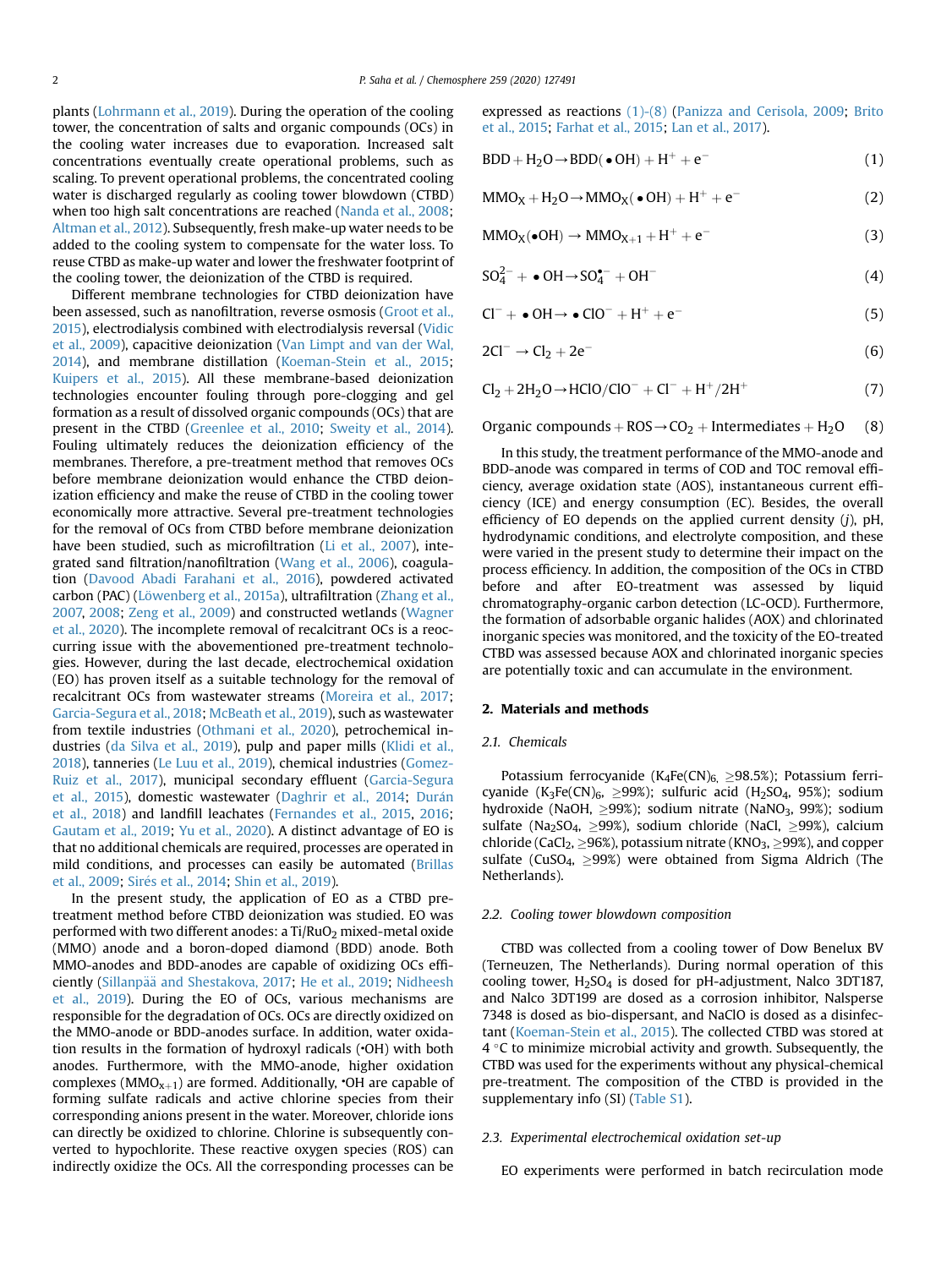using 350 mL CTBD. The electrochemical cell comprises a single flow chambered flat plate reactor assembly with an active electrodes surface area of 22.4 cm<sup>2</sup> (L: 11.2 cm  $\times$  W: 2.0 cm) (Fig. S2). The inter-electrode distance was 1.5 cm. A platinum-coated titanium electrode was used as the cathode, and a  $Ti/RuO<sub>2</sub>$  mixedmetal oxide (MMO) or boron-doped diamond (BDD) electrode was used as the working anode (Magneto Special Anodes, Schiedam, The Netherlands). A silver/silver chloride (Ag/AgCl) electrode (QM711X/Gel, Prosense, The Netherlands) served as a reference electrode, and it was ionically plugged into the EO cell using Haber-Lugging capillaries filled up with a 1 M potassium nitrate solution. A peristaltic pump was used to circulate the CTBD through the cell at different flow rates. On-line pH, conductivity, and temperature sensors were installed in the set-up. The temperature of the system was maintained at  $21-23$  °C EO experiments were conducted galvanostatically using an IviumStat.h potentiostat (Ivium Technologies B.V. The Netherlands). The potentiostat was attached in a three-electrode conformation (anode, cathode, and reference electrode). Iviumstat software was used to record and analyses the experimental electrochemical data. The system was polarized at 2.7 mA  $cm^{-2}$  for 30 min using a 0.1 M sulfuric acid solution prior to the experiments. The mass transfer coefficient of the EO cell was measured by the oxidation and reduction of ferrocyanide and ferricyanide. The detailed protocol of this method is reported in (Cañizares et al., 2006). At a recirculation flow rate of 30 L h $^{-1}$ , the mass transfer coefficient (K<sub>m</sub>, m s<sup>-1</sup>) was 1.7 ( $\pm$ 0.06)  $\times$  10<sup>-5</sup> m s<sup>-1</sup>. The limiting current density ( $I_{lim}$ ) for the CTBD was 3 mA cm<sup>-2</sup>, which was calculated according to equation [\(9\)](#page-2-0) ([Panizza and](#page-7-27) [Cerisola, 2009](#page-7-27)):

<span id="page-2-0"></span>
$$
I_{lim} = 4FAK_m COD_0 \tag{9}
$$

Where, A is the surface area of the electrode (m<sup>2</sup>), COD<sub>0</sub> the initial CTBD (mol O<sub>2</sub> m<sup>-3</sup>), and F the Faraday's constant (96485 C mol<sup>-1</sup>).

Na<sub>2</sub>SO<sub>4</sub> and NaNO<sub>3</sub> were separately added to the CTBD to assess the effect of the supporting electrolyte on the EO performance. In addition,  $96\%$  H<sub>2</sub>SO<sub>4</sub> and NaOH solution were added to the CTBD to evaluate the impact of an acidic or basic initial pH on the EO performance.

To determine the COD removal rate and removal efficiency, seven samples of 2 mL were taken for COD analysis during the 3 h EO-treatment. In addition, a 50 mL sample was collected after the 3 h EO-treatment to determine free chlorine (FC, the total concentration of  $Cl<sub>2</sub>$  and HOCl/OCl<sup>-</sup>), the TOC concentration, the ionic composition, the composition of the OCs and the toxicity of the treated CTBD.

# 2.4. Analytical methods

The CTBD OCs concentration was measured as COD using Hach kit LCK-314/LCK-1414 and a Hach DR/3900 spectrophotometer (Hach Lange GmbH, Germany). The degree of OCs mineralization was measured as TOC removal using a TOC- $L_{\text{CPH/CPN}}$  analyzer equipped with an ASI-L autosampler (Shimadzu, The Netherlands). The OCs were catalytically oxidized to  $CO<sub>2</sub>$  at a temperature of 680 $\degree$ C, and non-dispersive infrared detection was used to detect the  $CO<sub>2</sub>$ . Anions were measured with a Dionex ICS-2100 ion chromatography (IC) (Dionex, The Netherlands) connected with a Dionex IonPac AS19 column ( $4 \times 250$  mm). A PerkinElmer ICP-OES AVIO 500 plasma atomic emission spectroscopy (ICP) was used to determine the cations. The composition of the OCs in the CTBD samples was analyzed with a size-exclusion liquid chromatography-organic carbon detector (LC-OCD) (Model 8, DOC-Labor, Germany), according to the method described in [Ajao et al.](#page-7-32) [\(2019\).](#page-7-32) In short, the analyzer was equipped with a non-dispersive infrared detector together with an organic nitrogen detector (UV 220 nm) and a UV detector (254 nm). Each sample was separated according to their molecular weight into biopolymers, HS, low molecular weight (LMW) acids, and LMW neutrals in the sizeexclusion column [\(Huber et al., 2011;](#page-7-33) [Ajao et al., 2019](#page-7-32)). The sample was filtered with a 0.45 µm polytetrafluoroethylene filter before analysis. Free chlorine (FC) concentrations were measured by Hach DPD free and total chlorine test reagent and a Hach DR/3900 spectrophotometer (Hach Lange GmbH, Germany). The AOX concentrations were measured with the Hach LCK-390 cuvette test (Hach Lange GmbH, Germany) according to the manufacturer protocol. The acute toxicity of the initial and treated samples was measured by Microtox® toxicity test kits model 500 (Microloan, the Netherlands).

#### 2.5. Data analysis

#### 2.5.1. Performance evaluation

The performance of the EO process was monitored by following the %COD removal, %TOC removal, instantaneous current efficiency (%ICE), and energy consumption (EC in  $kWh.kg^{-1}$  COD). All the corresponding performances are calculated according to the following equations  $(10)$ – $(13)$  ([Panizza and Cerisola, 2009](#page-7-27); [Tak](#page-8-13) [et al., 2015](#page-8-13); [Zou et al., 2017](#page-8-14)).

<span id="page-2-1"></span>
$$
\% COD \: \text{reoval} = \frac{COD_{in} - COD_{out}}{COD_{in}} \times 100\% \tag{10}
$$

$$
\% TOC \, removal = \frac{TOC_{in} - TOC_{out}}{TOC_{in}} \times 100\% \tag{11}
$$

$$
\%ICE = FV_S \left( \frac{COD_{in} - COD_{out}}{mI\Delta t} \right) \times 100\%
$$
\n(12)

$$
EC = \frac{\Delta E_{cell} It}{(V_s \times \Delta COD)}
$$
(13)

Where:  $\text{COD}_{\text{in}}$  and  $\text{COD}_{\text{out}}$  in  $\text{gO}_2$  L<sup>-1</sup> are respectively the initial and final COD obtained before and after EO treatment.  $TOC<sub>in</sub>$  and  $TOC<sub>out</sub>$ in g  $L^{-1}$  are respectively, the initial and final TOC obtained before and after EO treatment. F is Faraday's constant (96485 C mol $^{-1}$ ), Vs is electrolyte volume (L), I is the applied current (A),  $\Delta t$  is the electrolysis time (s), t is the electrolysis time (h),  $m = 8 =$  oxygen equivalent mass (gO2 eq mol $^{-1}$ ) and  $\Delta E_{cell}$  is the average cell voltage (V).

#### <span id="page-2-2"></span>2.5.2. Average oxidation state (AOS)

The change of oxidation state of the organic carbon is expressed as the average oxidation state (AOS) of the organic carbon in the treated CTBD, which was evaluated using equation [\(14\)](#page-2-2) [\(Reyes](#page-7-34) [et al., 2006\)](#page-7-34).

$$
AOS = 4 \frac{(TOC_{out} - COD_{out})}{TOC_{out}} \tag{14}
$$

Where TOC and COD are expressed in molar units, the AOS value varies from  $+4$  to  $-4$ .  $+4$  implies the highest oxidation state of the carbon, such as  $CO<sub>2</sub>$  or  $COL<sub>4</sub>$  –4 indicates the lowest oxidation stated of the carbon, such as methane.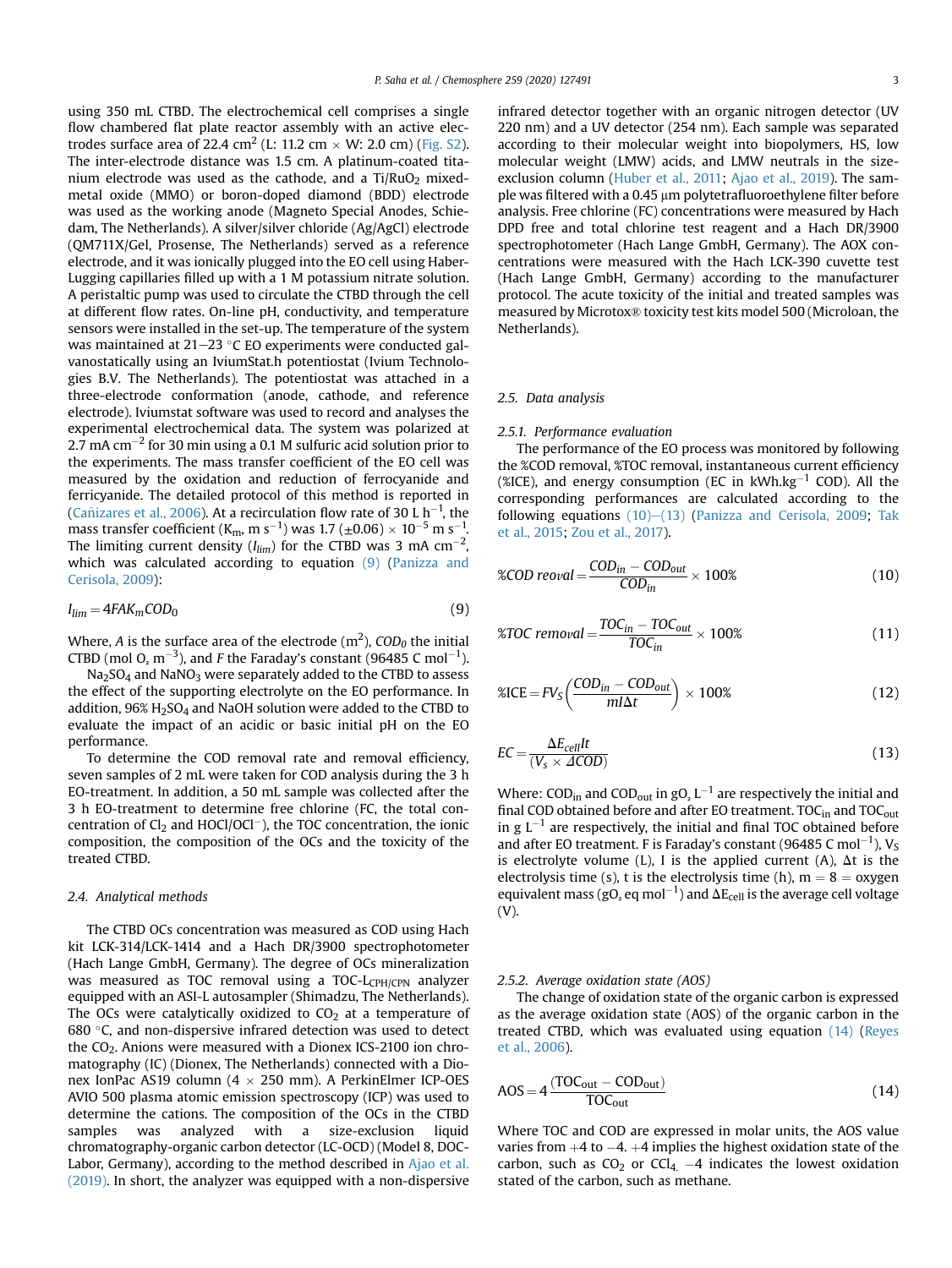#### 3. Results and discussion

### <span id="page-3-1"></span>3.1. Influence of applied current density (j) on OCs oxidation

The COD removal efficiency increased with an increasing applied current density  $(i)$  for both anodes ([Fig. 1](#page-3-0)). The applied current density is an important parameter that governs the removal kinetics [\(Klidi et al., 2018\)](#page-7-15). More ROS are formed at a higher j-value ([Panizza and Cerisola, 2009;](#page-7-27) [Brito et al., 2015;](#page-7-28) [Farhat et al., 2015\)](#page-7-29). These ROS indirectly oxidize the COD present in the CTBD. An increase of the j-value with the BDD-anode from 2.3 to 5.5 and 8.7 mA  $cm^{-2}$  enhanced the COD removal from 45 to 77 and 85%, respectively. ([Fig. 1a](#page-3-0)). With a *j*-value of 2.3 mA cm<sup>-2</sup>, the COD removal was controlled by the formation of ROS, since this j-value is lower than the limiting current density (Kapał[ka et al., 2008\)](#page-7-35). With a higher j-value, EO of the COD in the CTBD was limited by mass transport, leading to only an 8% increase in COD removal with an increase of the  $j$ -value from 5.5 to 8.7 mA cm $^{-2}$ . In addition to mass transfer limitation, a higher j-value also facilitates undesired oxygen evolution reactions and reduces energy efficiency ([Scialdone](#page-7-36) [et al., 2009\)](#page-7-36).

The COD removal over time with the BDD-anode has a twophase removal profile with a decreasing removal rate after 60 min ([Fig. 1a](#page-3-0)). The simultaneous occurrence of three processes results in this two-phase removal profile: 1) the reaction kinetics of OCs at the surface of the anode; 2) mass-transfer of OCs by diffusion; 3) the transformation of OCs into intermediates with a different reactivity or diffusivity than the parent compound. During the first 60 min, the reaction kinetics are controlled by the  $\cdot$ OH formed at the anode surface, and OCs can be supplied at a high enough diffusion rate not to become rate-limiting. After 60 min, the reaction kinetics decrease, possibly by diffusive mass transfer limitation because of the decreased OCs concentration. In addition, the two-phase removal profile might be explained by the production of OC intermediates that are unfavorable to oxidation. [Oliveira et al.](#page-7-37) [\(2018\)](#page-7-37) reported a similar COD removal profile. In their study, the removal of COD from phenolic wastewaters was faster during the first 0.5 h of treatment, after which the removal slowed down due to mass transfer limitation at the surface of the BDD-anode ([Oliveira et al., 2018](#page-7-37)).

<span id="page-3-0"></span>EO with the MMO-anode resulted in incomplete COD removal that is substantially lower than with the BDD-anode for all  $j$  values ([Fig. 1b](#page-3-0)). Several competitive processes occur during EO with the MMO-anode, which could explain the lower COD removal compared to the BDD-anode. Firstly,  $MO_{X+1}$  active higher oxidation complexes are formed at the MMO-anode surface, that less efficiently oxidize OCs compared to the 'OH produced by the BDDanode. Also,  $MO_{x+1}$  proceeds to oxygen evaluation reactions ([Klidi et al., 2018\)](#page-7-15). Secondly, 80, 205, and 310 mg  $L^{-1}$  hypochlorites are formed with a j of 5.5, 8.7, and 14.5 mA  $cm^{-2}$  with the MMOanode ([Table 3\)](#page-6-0), and hypochlorite has less oxidation potential compared to the OH formed by the BDD-anode ([Wu et al., 2014\)](#page-8-15). Lastly, the low water oxidation overpotential of the MMO-anode  $(+1.50 \text{ V}, \text{SHE})$  compared to the BDD-anode  $(+2.3 \text{ V}, \text{SHE})$  results in a loss of applied energy to undesired water oxidation [\(Panizza](#page-7-27) [and Cerisola, 2009;](#page-7-27) [Wu et al., 2014](#page-8-15)).

## <span id="page-3-2"></span>3.2. Effect of applied current on the performance of the electrochemical oxidation process

During EO, the OCs in CTBD are oxidized and partially mineralized to carbon dioxide. Only part of the applied energy is used for the desired oxidation reactions. Thus, analysis of the TOC removal, the OCs average oxidation state (AOS), instantaneous current efficiency (ICE), and energy consumption allows determining the process efficiency.

An increasing j led to increased removal of TOC with both anodes. A similar phenomenon was observed for COD removal (section [3.1](#page-3-1); [Table 1\)](#page-4-0). TOC removal represents the complete mineralization of OCs. The higher COD than TOC removal ([Table 1\)](#page-4-0) indicates that partial oxidation of OCs occurred, resulting in OC 's with a higher oxidation state (Bilińska et al., 2016). Evaluation of the OCs AOS over time confirms this partial oxidation phenomenon since the AOS-values substantially increased after 180 min EO of CTBD with the BDD-anode and the MMO-anode [\(Table 1](#page-4-0)). Most likely, a fraction of the OCs was oxidized into smaller organic molecules, especially organic acids, alcohols and aldehydes, and possibly chlorinated OCs ([Oller et al., 2011](#page-7-39)). Several studies indicated that the breakdown of large molecules into smaller and more oxidized organic intermediates corresponds with higher AOS values [\(Reyes et al., 2006](#page-7-34); [Orts et al., 2017](#page-7-40)).

The ICE declined with increasing j-values with the BDD-anode ([Table 1](#page-4-0)). At a low j-value, most of the applied energy is used for oxidation of the OCs. Higher j-value results in decreasing ICE because more energy is used for the oxidation of water. The ICE was substantially lower with the MMO-anode compared to the BDD-



**Fig. 1.** Influence of applied current density (j) on COD removal with (a) BDD-anode and (b) MMO- anode. Experimental conditions: T = 21–23 °C, Conductivity = 3.7 mS cm<sup>-1</sup>,  $pH = 6.9$ , recirculation flow rate = 30 L h<sup>-</sup> .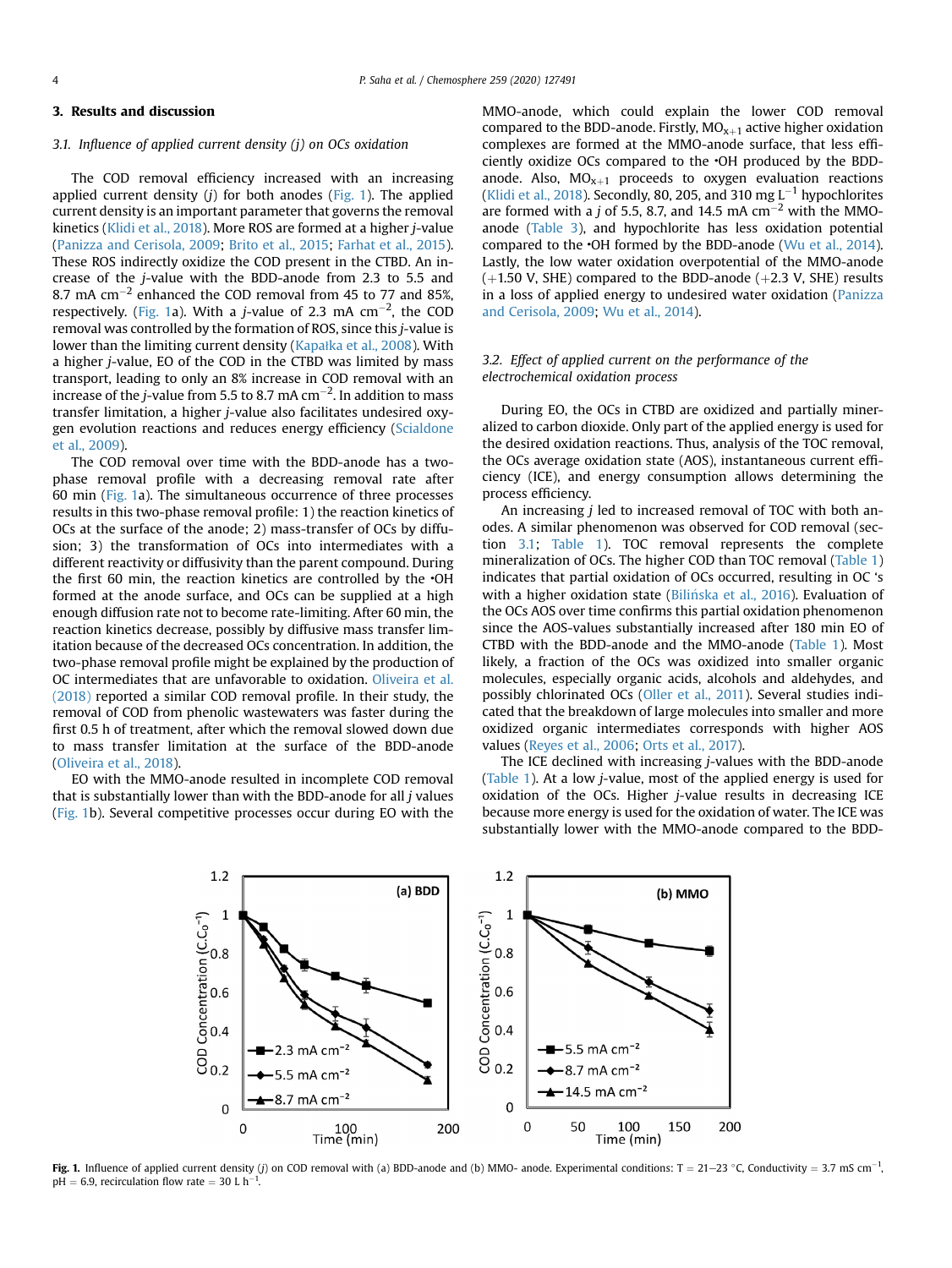<span id="page-4-0"></span>

| $\sim$<br>$\sim$<br>. . |  |
|-------------------------|--|
|-------------------------|--|

EO performance in terms of COD and TOC removal, average oxidation state (AOS) of the OCs, instantaneous current efficiency (ICE) and energy consumption per kg of COD at different applied current densities (j). Experimental conditions: T = 21–23 °C, conductivity = 3.7 mS cm<sup>-1</sup>, pH = 6.9, recirculation flow rate = 30L h<sup>-1</sup>, treatment time = 3 h.

| Anode      | $j$ (mA cm <sup>-2</sup> ) | % COD removal $(\pm)$ | $\%$ TOC removal ( $\pm$ ) | AOS <sup>a,b</sup> | %ICE <sup>b</sup> | COD) <sup>b</sup><br>EC (kWh $kg^{-1}$ |
|------------|----------------------------|-----------------------|----------------------------|--------------------|-------------------|----------------------------------------|
| <b>BDD</b> | 2.3                        | 45(1)                 | 39(1)                      | $+1.5$             | 48                | 12                                     |
|            | 5.5                        | 77(2)                 | 42(1)                      | $+2.8$             | 31                | 24                                     |
|            | 8.7                        | 85(3)                 | 51(1)                      | $+3.0$             | 20                | 47                                     |
| <b>MMO</b> | 5.5                        | 19(3)                 | 9(1)                       | $+0.9$             | 5.0               | 119                                    |
|            | 8.7                        | 50(3)                 | 12(0)                      | $+1.5$             | 7.0               | 125                                    |
|            | 14.5                       | 60(4)                 | 15(2)                      | $+2.3$             | 8.0               | 142                                    |

<span id="page-4-3"></span>

<span id="page-4-2"></span><sup>a</sup> Initial AOS of CTBD:  $+0.8$ . **b** AOS, ICE, and EC were calculated based on average COD and TOC value.

anode [\(Table 1](#page-4-0)). Consequently, significantly more energy is consumed for the oxidation of a kg of COD with the MMO-anode than with the BDD-anode ([Table 1](#page-4-0)). Hence, the performance efficiency of the BDD-anode is higher than that of the MMO-anode.

# 3.3. Influence of electrochemical oxidation on the dissolved organic carbon profile

LC-OCD analysis showed that the dissolved organic carbon (DOC) profile of the CTBD changed during EO with the BDD-anode and MMO-anode [\(Fig. 2\)](#page-4-1). During the EO process, the AOS of the OCs changes, likely because of the conversion of large organic molecules to smaller oxidized organic molecules (section [3.2](#page-3-2)).

Before EO, the CTBD is composed of 35.1 mg  $L^{-1}$  HS, 1.6 mg  $L^{-1}$ biopolymers, 1.8 mg  $L^{-1}$  low molecular weight (LMW) acids, and 9.8 mg  $L^{-1}$  LMW-neutrals [\(Fig. 2](#page-4-1)), which agrees with the earlier described composition of CTBD from the same site (Löwenberg [et al., 2015b\)](#page-7-41). EO with the BDD-anode at the highest applied jvalue resulted in the removal of HS, while this removal was less apparent with the MMO-anode ([Fig. 2\)](#page-4-1). A shoulder appears on the HS peak after EO-treatment with the BDD-anode in the total ion chromatogram of the LC-OCD analysis (Fig. S3). This shoulder indicates the formation of a low molecular weight fraction, building blocks, during the oxidation of HS [\(Huber et al., 2011](#page-7-33)). The concentration of the LMW-acids also increased after EO with the BDDanode. The formation of building blocks and LMW-acids corroborates that HS are partially oxidized and broken down into smaller fragments, leading to higher COD removal than TOC removal and an increased AOS, as was discussed in sections [3.1 and 3.2](#page-3-1).

The ineffective removal of HS with the MMO-anode can be attributed to the less effective oxidation because of the formation of HClO/ClO<sup>-</sup>. HClO/ClO<sup>-</sup> produced by a  $SnO<sub>2</sub>-Sb<sub>2</sub>O<sub>4</sub>$  (MMO)-anode has shown to indirectly oxidizes HS in sanitary landfill leachate, resulting in 66% COD and 15% DOC removal at a j-value of 30 mA  $\text{cm}^{-2}$  and 8 h of treatment in the presence of 2.5 g L<sup>-1</sup> chloride [\(Fernandes et al., 2016\)](#page-7-22). The low DOC removal compared to the COD removal shows that the MMO-anode is ineffective for the breakdown and mineralization of HS.

#### 3.4. Influence of hydrodynamic conditions on OCs oxidation

Varying the flowrate (linear flow velocity) between 18 L  $h^{-1}$  $(0.84 \text{ cm s}^{-1})$ , 30 L h<sup>-1</sup> (2.8 cm s<sup>-1</sup>) or 46 L h<sup>-1</sup> (4.25 cm s<sup>-1</sup>) at 8.7 mA cm<sup>-2</sup> for the BDD-anode and 14.5 mA cm<sup>-2</sup> for the MMOanode did not result in substantial changes in the COD removal efficiency or removal rate ([Fig. 3](#page-5-0)).

Generally, the removal of OCs by EO depends on the dynamics of the flow regime ([Scialdone et al., 2009](#page-7-36)). Approximately 10% variation in the COD removal efficiency was observed for the different flow rates with both anodes. The TOC removal also did not change substantially because of the flow rate variation (Table S2). It was expected that increasing the flow rate would reduce the mass transfer limitation by reducing the diffusion layer thickness and increasing the reaction rate [\(Scialdone et al., 2009](#page-7-36)), and in this way

<span id="page-4-1"></span>

**Fig. 2.** The DOC-profile of CTBD OCs after EO at different j-values with (a) BDD-anode and (b) MMO-anode. Experimental conditions: T = 21–23 °C, conductivity = 3.7 mS cm<sup>-1</sup>.  $pH = 6.9$ , recirculation flow rate  $= 30 \, L \, h^{-1}$ , treatment time  $= 3 \, h$ .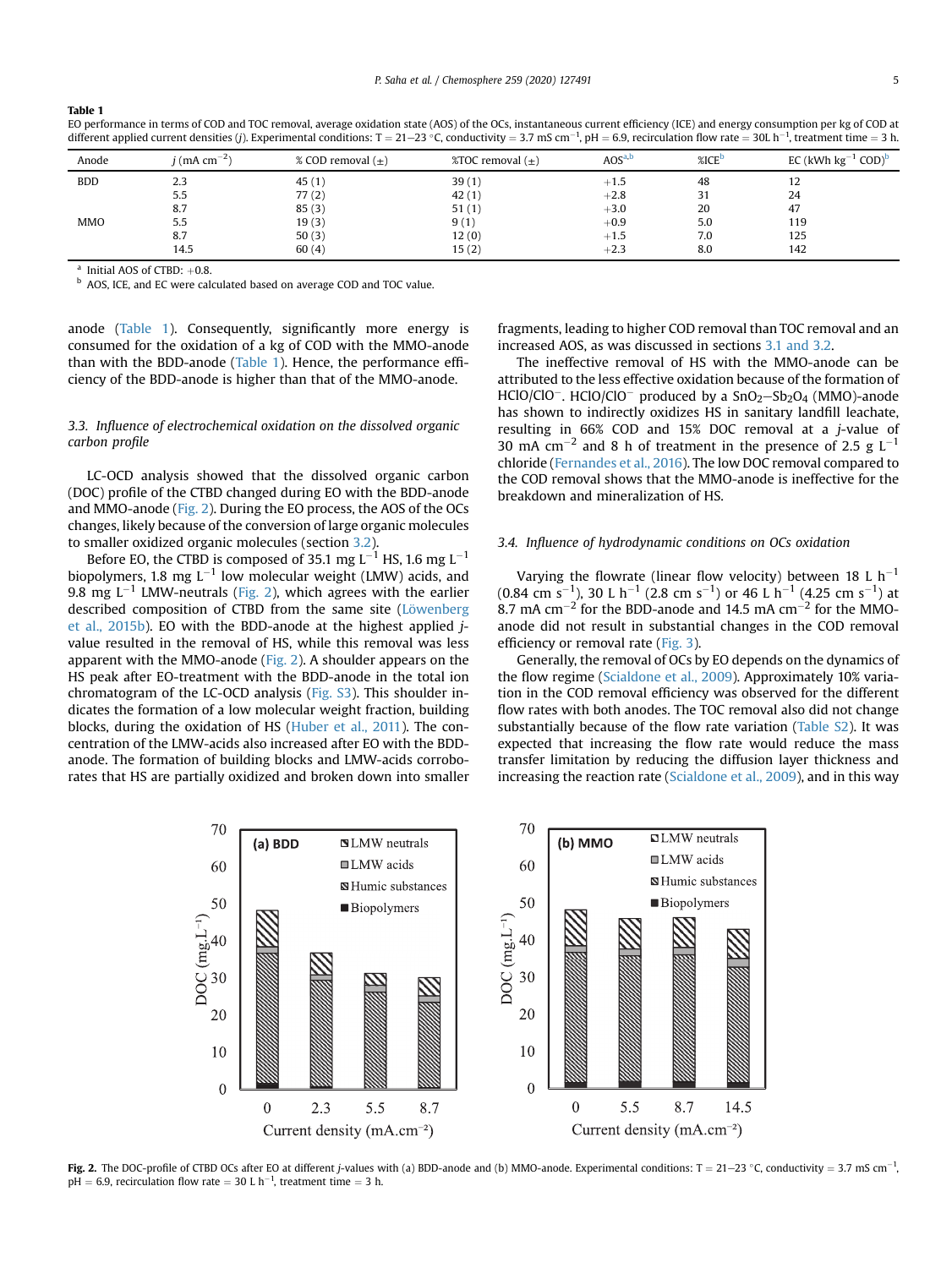<span id="page-5-0"></span>

**Fig. 3.** COD removal at different flowrates with a) BDD-anode and b) MMO-anode. Experimental conditions: T = 21–23 °C; conductivity = 3.7 mS cm<sup>-1</sup>; pH = 6.9; treatment time  $=$  3 h.

improving the COD removal efficiency. The unaffected COD removal efficiency at varying flowrates shows that the COD removal is not only limited by mass transfer and reaction kinetics of the parent OCs, as was discussed in section [3.1](#page-3-1) but also by the oxidation rate of the OCs intermediates with the reactive oxidative species formed in the EO system.

### 3.5. Influence of pH and supporting electrolyte on OCs oxidation

Varying the initial pH between 3.0, 6.9, and 11.5 did not affect the COD and TOC removal efficiency of both anodes [\(Table 2\)](#page-5-1). EO with the BDD-anode results in the formation of  $\cdot$ OH. Their oxidation power is unaffected by different pH values, as was previously shown during the treatment of ferulic acid ([Ellouze et al., 2016\)](#page-7-42), paper mill wastewater [\(Klidi et al., 2018\)](#page-7-15), and sinapinic acidcontaining wastewater ([Nidheesh and Gandhimathi, 2012a\)](#page-7-43). During EO with the MMO-anode, active chlorine species are responsible for the oxidation of OCs. The pH does influence the formation of active chlorine species. HOCl is the dominating species at an acidic pH and has a higher oxidation potential (1.63 V/SHE) compared to  $ClO^-$  (0.89 V/SHE) [\(Garcia-Segura et al., 2015\)](#page-7-18). Therefore, it was expected that the OCs removal with the MMOanode would be higher at pH 3 than at pH 11.5. Nevertheless, the COD and TOC removal were comparable at both pHs [\(Table 2](#page-5-1)). This was the result of a fast increase of pH 3 to pH 6.5 during the first h of EO with the MMO-anode, which is a similar pH as the initial CTBD pH. Hence, CTBD can be electrochemically treated without adjusting the pH.

The addition of  $NaNO<sub>3</sub>$  electrolyte lowered the COD and TOC

removal with the BDD-anode, while these were unaffected by the addition of  $Na<sub>2</sub>SO<sub>4</sub>$  electrolyte ([Table 2](#page-5-1)). With the MMO-anode, the COD and TOC removal were not affected by either electrolyte ([Table 2](#page-5-1)). Supporting electrolytes enhance the electric conductivity and electron transfer [\(Nidheesh and Gandhimathi, 2012b\)](#page-7-44). NaNO3 may increase the surface covering and lower the ROS formation on the BDD-anode surface. In contrast,  $Na<sub>2</sub>SO<sub>4</sub>$  leads to the formation of strong oxidants, such as sulfate radicals and persulfate, which can improve the removal efficiency. Several researchers indicated that the EO of OCs with a BDD-anode is faster in sulfate electrolyte than in nitrate electrolyte because of the formation of active sulfate species together with OH ([Sanly et al., 2007;](#page-7-45) [Farhat et al., 2015\)](#page-7-29). The original CTBD contains around 1.1 g  $L^{-1}$  sulfate salts, and thus additional sulfate did not improve the process performance. Nevertheless, the supporting electrolyte lowers the EC by reducing the internal resistance of the system ([Table 2](#page-5-1)). The addition of electrolyte increases the CTBD electrical conductivity from 3.4 to 8.0 mS  $cm^{-1}$  and decreases the overall cell voltage by lowering the voltage drop (iR drop) ([Sillanp](#page-8-12)ää [and Shestakova, 2017](#page-8-12)). Hence,  $Na<sub>2</sub>SO<sub>4</sub>$  electrolyte can be added during the EO of CTBD to reduce the EC, without affecting the OCs removal efficiency.

## 3.6. Formation of chlorinated species and their effect on the acute toxicity of CTBD

EO of the chloride-containing CTBD by the BDD-anode and MMO-anode at different j-values resulted in the formation of various organic and inorganic chlorinated species ([Table 3\)](#page-6-0). This resulted in an increase in the acute toxicity of the treated CTBD to

<span id="page-5-1"></span>

|--|--|--|

The effect of different initial pHs and supporting electrolytes on COD and TOC removal, instantaneous current efficiency (ICE) and energy consumption. Experimental conditions:  $j = 8.7$  mA cm<sup>-2</sup> (BDD) and 14.5 mA cm<sup>-2</sup> (MMO), T = 21–23 °C, conductivity = 3.7 mS cm<sup>-1</sup>, recirculation flow rate = 30 L h<sup>-1</sup>, treatment time = 3 h.

| Anode      | Parameters              | % COD removal $(\pm)$ | % TOC removal $(\pm)$ | $%$ ICE <sup>a</sup> | EC (kWh $kg^{-1}$ COD) <sup>a</sup> |
|------------|-------------------------|-----------------------|-----------------------|----------------------|-------------------------------------|
| <b>BDD</b> | $pH = 6.9$ (CTBD)       | 85(3)                 | 51(1)                 | 20                   | 47                                  |
|            | $pH = 3.0$              | 88(1)                 | 49(5)                 | 21                   | 42                                  |
|            | $pH = 11.5$             | 92(4)                 | 53(3)                 | 22                   | 40                                  |
|            | 28 mM $Na2SO4$          | 90(3)                 | 50(3)                 | 22                   | 31                                  |
|            | 48 mM NaNO <sub>3</sub> | 75(2)                 | 35(1)                 | 19                   | 37                                  |
| <b>MMO</b> | $pH = 6.9$ (CTBD)       | 60(4)                 | 15(2)                 | 8.0                  | 142                                 |
|            | $pH = 3.0$              | 54(4)                 | 20(2)                 | 8.7                  | 124                                 |
|            | $pH = 11.5$             | 56 $(1)$              | 17(1)                 | 8.9                  | 122                                 |
|            | 28 mM $Na2SO4$          | 54(2)                 | 20(1)                 | 8.8                  | 109                                 |
|            | 48 mM NaNO <sub>3</sub> | 51(3)                 | 21(2)                 | 7.0                  | 135                                 |

<span id="page-5-2"></span><sup>a</sup> The ICE and EC were calculated based on average COD value.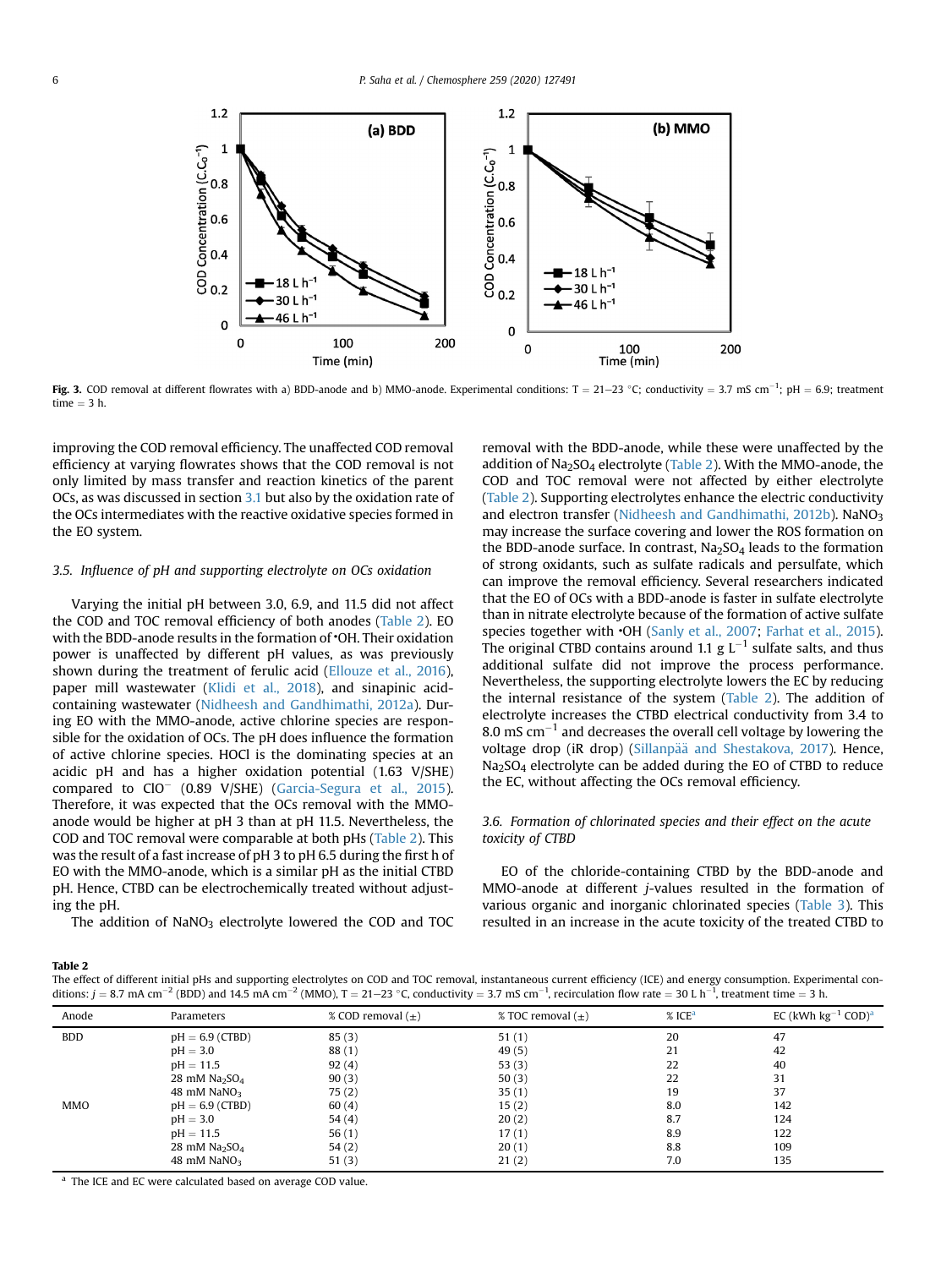<span id="page-6-0"></span>Table 3

| Chlorinated by-products and bioluminescence inhibition (BI) before and after EO of CTBD with the BDD-anode and MMO-anode at different <i>j</i> -values. Experimental conditions: |  |
|----------------------------------------------------------------------------------------------------------------------------------------------------------------------------------|--|
| T = 21-23 °C, conductivity = 3.7 mS cm <sup>-1</sup> , pH = 6.9, recirculation flow rate = 30 L h <sup>-1</sup> , treatment time = 3 h.                                          |  |

|              | Applied current (mA $cm^{-2}$ ) | $Cl^{-}$ (mg $L^{-1}$ ) | $ClO^{-}(mg L^{-1})$     | $ClO3(mg L-1)$ | $ClO4(mg L-1)$           | AOX (mg $Cl^- L^{-1}$ ) | % BI |
|--------------|---------------------------------|-------------------------|--------------------------|----------------|--------------------------|-------------------------|------|
| Initial CTBD | $\overline{\phantom{a}}$        | 505(12)                 | $\overline{\phantom{a}}$ | -              |                          | 1.78                    | <5   |
| <b>BDD</b>   | 2.3                             | 400(9)                  | 35(2)                    | 55(3)          | 15(1)                    | 16(3)                   | >80  |
|              | 5.5                             | 312 (12)                | 78(2)                    | 192(1)         | 44(3)                    | 15(1)                   | >90  |
|              | 8.7                             | 290(10)                 | 152(6)                   | 302(5)         | 82(2)                    | 17(1)                   | >90  |
| <b>MMO</b>   | 5.5                             | 426(3)                  | 80(3)                    | 18(1)          | $\overline{\phantom{0}}$ | 19(2)                   | >90  |
|              | 8.7                             | 387(7)                  | 205(5)                   | 56(3)          | $\overline{\phantom{a}}$ | 23(4)                   | >90  |
|              | 14.5                            | 346(1)                  | 310(3)                   | 109(4)         | $\overline{\phantom{a}}$ | 20(3)                   | >90  |

Vibrio fisheri, as evidenced by the % bioluminescence inhibition (BI) ([Table 3\)](#page-6-0).

 $\cdot$ OH formed during EO with the BDD anode may oxidize Cl<sup>-</sup> to ClO<sub>4</sub> via the (OCl<sup>-</sup>  $\frac{•OH}{}$  ClO<sub>2</sub>  $\frac{•OH}{}$  ClO<sub>3</sub>  $\frac{•OH}{}$  ClO<sub>4</sub>) pathway [\(Lan](#page-7-30) [et al., 2017](#page-7-30)). The MMO-anode mainly forms HClO/ClO<sup>-</sup> during EO, and the absence of  $\cdot$ OH leads to less oxidation towards ClO $_{3}^{-}$ . Therefore, less ClO $_{\overline{3}}$  was produced with the MMO-anode compared to the BDD-anode, and no ClO $_{4}^-$  was produced with the MMOanode ([Table 3](#page-6-0)). However, the AOX production with the MMOanode was higher than with the BDD-anode [\(Table 3\)](#page-6-0), due to the chlorination of OCs with the produced  $HCIO/ClO^-$  (section [3.1\)](#page-3-1) ([Aquino Neto and De Andrade, 2009](#page-7-46); [Fields and Fields, 2014\)](#page-7-47).

EO of the CTBD with both anodes significantly enhanced the acute toxicity of the initially non-toxic CTBD to Vibrio fisheri ([Table 3\)](#page-6-0), likely because of the production of the inorganic and organic chlorinated species. To determine the cause of the toxicity, EO with a synthetic solution without OCs (Table S3) based on the real CTBD (Table S1) was performed. EO-treatment of 3 h with a  $j$ value of 5.5 mA  $cm^{-2}$  with both anodes resulted in a BI of 80%, indicating that ClO $^{-}$ , ClO $_{3}^{-}$  and ClO $_{4}^{-}$  were responsible for the increase in BI, and not the production of chlorinated organic byproducts (AOX) from the OCs. Another indication that chlorinated organic by-products from the OCs do not contribute to the acute toxicity of the EO-treated CTBD is that despite differences in TOC removal efficiency with different j-values, the toxicity is similar ([Table 3](#page-6-0)). Also, similar AOX production but low ClO<sub>3</sub> and ClO<sub>4</sub> production at the lowest *j*-value of 2.3 mA  $cm^{-2}$  with the BDDanode resulted in the lowest BI ([Table 3](#page-6-0)). A similar increase in toxicity as a result of the production of ClO $_{\overline{3}}$  and ClO $_{\overline{4}}$  was observed by [Wang et al. \(2016\)](#page-8-16) and [García-Espinoza et al. \(2018\)](#page-7-48) [\(Wang et al.,](#page-8-16) [2016;](#page-8-16) [García-Espinoza et al., 2018](#page-7-48)).

Preventing inorganic chlorinated species evolution is essential for the viability of EO as a pre-treatment technology for CTBD for reuse as make-up water in the cooling tower. The production of hypochlorite (HClO/ClO<sup>-</sup>) is somewhat beneficial since it can act as a disinfectant in the cooling tower system and as a continuous cleaning agent for the membranes in the deionization step ([Puspitasari et al., 2010](#page-7-49)). [Han et al. \(2012\)](#page-7-50) reported that RO (RE8040-UE) and NF (TFC-SR3) membranes remove 60–90% ClO $_4^$ from water containing a mixture of salts and natural organic matter. Therefore, from an application perspective, inorganic chlorinated species formation and toxicity do not make EO of CTBD an immediate bottleneck, as long as the emission of reactive chlorine and AOX species to the environment is prevented, accumulation in the cooling tower system is carefully monitored and EO is smartly integrated with other CTBD treatment technologies.

### 4. Conclusions

Cooling tower blowdown (CTBD) needs a pre-treatment that removes recalcitrant organic compounds (OCs) before it can be desalinated and reused in the cooling tower itself. The present study shows that electrochemical oxidation (EO) is a potential pretreatment technology to remove OCs from CTBD, especially when employing a boron-doped diamond (BDD) anode. With this anode, 51% of the OCs were mineralized with an applied current density of 8.3 mA  $\text{cm}^{-2}$ , while the remaining OCs were partially oxidized. Increasing the applied current density enhanced the OCs removal efficiency, while acidic and basic pHs, different hydrodynamic conditions, and the addition of supporting electrolytes effect on the OCs removal efficiency were limited. The OCs in CTBD mainly consisted of humic substances (HS), and 35% of these humic substances were mineralized after EO-treatment with the BDD-anode. Part of the remaining humic substances were transformed into low-molecular-weight substances and building blocks after EOtreatment with the BDD-anode. The mineralization and transformation of OCs are accompanied by the formation of ClO $^-$ , ClO $_3^{\circ}$ ,  $ClO<sub>4</sub>$  and adsorbable organic halides (AOX). As a result of the formation of these products, the toxicity of the initially non-toxic CTBD to Vibrio fischeri increased 20-fold after EO-treatment. From an application perspective, the production of chlorinated byproduct hypochlorite  $(CIO^{-})$  can be advantageous, because it can act as a disinfectant in the cooling tower system. However, toxic byproduct formation and accumulation need to be critically monitored when applying EO with the BDD-anode for CTBD-treatment.

#### Credit author statement

Pradip Saha: Conceptualization, Methodology, Investigation, Formal analysis, Writing - Original Draft, Writing - Review & Editing. Thomas V. Wagner: Conceptualization, Writing - Original Draft, Writing - Review & Editing. Harry Bruning: Conceptualization, Supervision, Writing - Original Draft, Writing - Review & Editing. Huub H.M. Rijnaarts: Supervision, Writing - Review  $\&$ Editing, Funding acquisition.

#### Declaration of competing interest

The authors declare that they have no known competing financial interests or personal relationships that could have appeared to influence the work reported in this paper.

#### Acknowledgments

This research is financed by the Netherlands Organisation for Scientific Research (NWO), Netherlands, which is partly funded by the Ministry of Economic Affairs and Climate Policy and cofinanced by the Netherlands Ministry of Infrastructure and Water Management and partners of the Dutch Water Nexus consortium (project number 14301). Especially Magneto special anodes BV and DOW Benelux BV are acknowledged for providing the electrodes and cooling tower blowdown water, respectively. Victor Ajao from Wetsus, Leeuwarden, The Netherlands is acknowledged for the LC-OCD analyses. Aaron Glen Noronha is acknowledged for the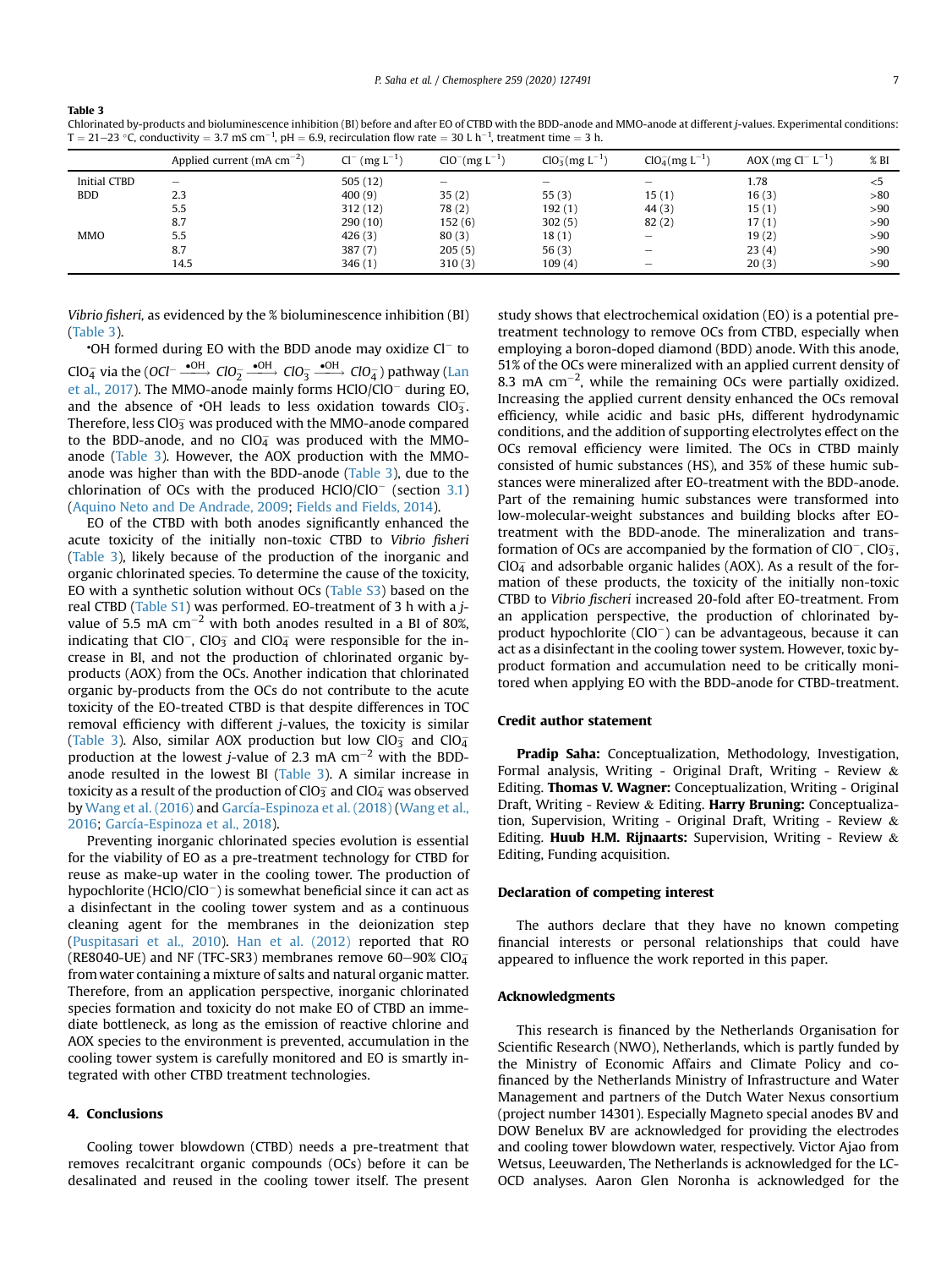experimental work. Finally, Katja Grolle and Zoe Spencer are acknowledged for improving the English of the manuscript.

#### Appendix A. Supplementary data

Supplementary data to this article can be found online at [https://doi.org/10.1016/j.chemosphere.2020.127491.](https://doi.org/10.1016/j.chemosphere.2020.127491)

#### References

- <span id="page-7-32"></span>[Ajao, V., Millah, S., Gagliano, M.C., Bruning, H., Rijnaarts, H., Temmink, H., 2019.](http://refhub.elsevier.com/S0045-6535(20)31685-4/sref1) [Valorization of glycerol/ethanol-rich wastewater to bio](http://refhub.elsevier.com/S0045-6535(20)31685-4/sref1)flocculants: recovery, [properties, and performance. J. Hazard Mater. 375, 273](http://refhub.elsevier.com/S0045-6535(20)31685-4/sref1)-[280.](http://refhub.elsevier.com/S0045-6535(20)31685-4/sref1)
- <span id="page-7-2"></span>[Altman, S.J., Jensen, R.P., Cappelle, M.A., Sanchez, A.L., Everett, R.L., Anderson, H.L.,](http://refhub.elsevier.com/S0045-6535(20)31685-4/sref2) [McGrath, L.K., 2012. Membrane treatment of side-stream cooling tower water](http://refhub.elsevier.com/S0045-6535(20)31685-4/sref2) [for reduction of water usage. Desalination 285, 177](http://refhub.elsevier.com/S0045-6535(20)31685-4/sref2)-[183](http://refhub.elsevier.com/S0045-6535(20)31685-4/sref2).
- <span id="page-7-46"></span>[Aquino Neto, S., De Andrade, A.R., 2009. Electrochemical degradation of glyphosate](http://refhub.elsevier.com/S0045-6535(20)31685-4/sref3) formulations at DSA ® [anodes in chloride medium: an AOX formation study.](http://refhub.elsevier.com/S0045-6535(20)31685-4/sref3) [J. Appl. Electrochem. 39, 1863](http://refhub.elsevier.com/S0045-6535(20)31685-4/sref3)-[1870.](http://refhub.elsevier.com/S0045-6535(20)31685-4/sref3)
- <span id="page-7-38"></span>Bilińska, L., Gmurek, M., Ledakowicz, S., 2016. Comparison between industrial and simulated textile wastewater treatment by  $AOPs - biodegradability$ , toxicity and cost assessment. Chem. Eng. J. 306,  $550-559$ .
- <span id="page-7-24"></span>Brillas, E., Sirés, I., Oturan, M.A., 2009. Electro-fenton process and related electro[chemical technologies based on fenton](http://refhub.elsevier.com/S0045-6535(20)31685-4/sref5)'s reaction chemistry. Chem. Rev. 109, [6570](http://refhub.elsevier.com/S0045-6535(20)31685-4/sref5)-[6631.](http://refhub.elsevier.com/S0045-6535(20)31685-4/sref5)
- <span id="page-7-28"></span>[Brito, C.D.N., De Araújo, D.M., Martínez-Huitle, C.A., Rodrigo, M.A., 2015. Under](http://refhub.elsevier.com/S0045-6535(20)31685-4/sref6)[standing active chlorine species production using boron doped diamond](http://refhub.elsevier.com/S0045-6535(20)31685-4/sref6) films [with lower and higher sp3/sp2 ratio. Electrochem. Commun. 55, 34](http://refhub.elsevier.com/S0045-6535(20)31685-4/sref6)-[38.](http://refhub.elsevier.com/S0045-6535(20)31685-4/sref6)
- <span id="page-7-31"></span>Cañizares, P., García-Gómez, J., Ferná[ndez de Marcos, I., Rodrigo, M.A., Lobato, J.,](http://refhub.elsevier.com/S0045-6535(20)31685-4/sref7) [2006. Measurement of mass-transfer coef](http://refhub.elsevier.com/S0045-6535(20)31685-4/sref7)ficients by an electrochemical tech[nique. J. Chem. Educ. 83, 1204](http://refhub.elsevier.com/S0045-6535(20)31685-4/sref7)-[1207.](http://refhub.elsevier.com/S0045-6535(20)31685-4/sref7)
- <span id="page-7-14"></span>[da Silva, S., Venzke, C.D., Welter, J.B., Schneider, D.E., Ferreira, J.Z., Rodrigues, M.A.S.,](http://refhub.elsevier.com/S0045-6535(20)31685-4/sref8) [Bernardes, A.M., 2019. Electrooxidation using Nb/BDD as post-treatment of a](http://refhub.elsevier.com/S0045-6535(20)31685-4/sref8) [reverse osmosis concentrate in the petrochemical industry. Int. J. Environ. Res.](http://refhub.elsevier.com/S0045-6535(20)31685-4/sref8) [Publ. Health 16](http://refhub.elsevier.com/S0045-6535(20)31685-4/sref8).
- <span id="page-7-19"></span>[Daghrir, R., Drogui, P., Tshibangu, J., 2014. Ef](http://refhub.elsevier.com/S0045-6535(20)31685-4/sref9)ficient treatment of domestic waste[water by electrochemical oxidation process using bored doped diamond anode.](http://refhub.elsevier.com/S0045-6535(20)31685-4/sref9) [Separ. Purif. Technol. 131, 79](http://refhub.elsevier.com/S0045-6535(20)31685-4/sref9)-[83](http://refhub.elsevier.com/S0045-6535(20)31685-4/sref9).
- <span id="page-7-8"></span>[Davood Abadi Farahani, M.H., Borghei, S.M., Vatanpour, V., 2016. Recovery of cooling](http://refhub.elsevier.com/S0045-6535(20)31685-4/sref10) [tower blowdown water for reuse: the investigation of different types of pre](http://refhub.elsevier.com/S0045-6535(20)31685-4/sref10)treatment prior nanofi[ltration and reverse osmosis. J. Water Process Eng. 10,](http://refhub.elsevier.com/S0045-6535(20)31685-4/sref10) [188](http://refhub.elsevier.com/S0045-6535(20)31685-4/sref10)-199
- <span id="page-7-20"></span>[Dur](http://refhub.elsevier.com/S0045-6535(20)31685-4/sref12)á[n, F.E., de Araújo, D.M., do Nascimento Brito, C., Santos, E.V., Ganiyu, S.O.,](http://refhub.elsevier.com/S0045-6535(20)31685-4/sref12) [Martínez-Huitle, C.A., 2018. Electrochemical technology for the treatment of](http://refhub.elsevier.com/S0045-6535(20)31685-4/sref12) real washing machine effl[uent at pre-pilot plant scale by using active and non](http://refhub.elsevier.com/S0045-6535(20)31685-4/sref12)[active anodes. J. Electroanal. Chem. 818, 216](http://refhub.elsevier.com/S0045-6535(20)31685-4/sref12)-[222.](http://refhub.elsevier.com/S0045-6535(20)31685-4/sref12)
- <span id="page-7-42"></span>[Ellouze, S., Panizza, M., Barbucci, A., Cerisola, G., Mhiri, T., Elaoud, S.C., 2016. Ferulic](http://refhub.elsevier.com/S0045-6535(20)31685-4/sref13) [acid treatment by electrochemical oxidation using a BDD anode. J. Taiwan Inst.](http://refhub.elsevier.com/S0045-6535(20)31685-4/sref13) Chem. Eng.  $59, 132-137$ .
- <span id="page-7-29"></span>[Farhat, A., Keller, J., Tait, S., Radjenovic, J., 2015. Removal of persistent organic](http://refhub.elsevier.com/S0045-6535(20)31685-4/sref14) [contaminants by electrochemically activated sulfate. Environ. Sci. Technol. 49,](http://refhub.elsevier.com/S0045-6535(20)31685-4/sref14) [14326](http://refhub.elsevier.com/S0045-6535(20)31685-4/sref14)-[14333.](http://refhub.elsevier.com/S0045-6535(20)31685-4/sref14)
- <span id="page-7-21"></span>[Fernandes, A., Pacheco, M.J., Ciríaco, L., Lopes, A., 2015. Review on the electro](http://refhub.elsevier.com/S0045-6535(20)31685-4/sref15)[chemical processes for the treatment of sanitary land](http://refhub.elsevier.com/S0045-6535(20)31685-4/sref15)fill leachates: present and future. Appl. Catal. B Environ.  $176-177$ ,  $183-200$ .
- <span id="page-7-22"></span>[Fernandes, A., Santos, D., Pacheco, M.J., Ciríaco, L., Lopes, A., 2016. Electrochemical](http://refhub.elsevier.com/S0045-6535(20)31685-4/sref16) [oxidation of humic acid and sanitary land](http://refhub.elsevier.com/S0045-6535(20)31685-4/sref16)fill leachate: influence of anode ma[terial, chloride concentration and current density. Sci. Total Environ. 541,](http://refhub.elsevier.com/S0045-6535(20)31685-4/sref16)  $282 - 291$  $282 - 291$ .
- <span id="page-7-47"></span>[Fields, E., Fields, S.E., 2014. Electrochemical treatment of reverse osmosis concen](http://refhub.elsevier.com/S0045-6535(20)31685-4/sref17)[trates. In: Kreysa, Gerhard, Ken-ichiro Ota, R.F.S. \(Eds.\), Encyclopedia of Applied](http://refhub.elsevier.com/S0045-6535(20)31685-4/sref17) [Electrochemistry, pp. 644](http://refhub.elsevier.com/S0045-6535(20)31685-4/sref17)-[650.](http://refhub.elsevier.com/S0045-6535(20)31685-4/sref17)
- <span id="page-7-48"></span>[García-Espinoza, J.D., Mijaylova-Nacheva, P., Avil](http://refhub.elsevier.com/S0045-6535(20)31685-4/sref18)e[s-Flores, M., 2018. Electrochemical](http://refhub.elsevier.com/S0045-6535(20)31685-4/sref18) [carbamazepine degradation: effect of the generated active chlorine, trans](http://refhub.elsevier.com/S0045-6535(20)31685-4/sref18)[formation pathways and toxicity. Chemosphere 192, 142](http://refhub.elsevier.com/S0045-6535(20)31685-4/sref18)-[151.](http://refhub.elsevier.com/S0045-6535(20)31685-4/sref18)
- <span id="page-7-18"></span>[Garcia-Segura, S., Keller, J., Brillas, E., Radjenovic, J., 2015. Removal of organic con](http://refhub.elsevier.com/S0045-6535(20)31685-4/sref19)taminants from secondary effl[uent by anodic oxidation with a boron-doped](http://refhub.elsevier.com/S0045-6535(20)31685-4/sref19) [diamond anode as tertiary treatment. J. Hazard Mater. 283, 551](http://refhub.elsevier.com/S0045-6535(20)31685-4/sref19)–[557.](http://refhub.elsevier.com/S0045-6535(20)31685-4/sref19)
- <span id="page-7-11"></span>[Garcia-Segura, S., Ocon, J.D., Chong, M.N., 2018. Electrochemical oxidation reme](http://refhub.elsevier.com/S0045-6535(20)31685-4/sref20)[diation of real wastewater ef](http://refhub.elsevier.com/S0045-6535(20)31685-4/sref20)fluents  $-$  [a review. Process Saf. Environ. Protect.](http://refhub.elsevier.com/S0045-6535(20)31685-4/sref20)  $113, 48 - 67.$  $113, 48 - 67.$  $113, 48 - 67.$
- <span id="page-7-23"></span>[Gautam, P., Kumar, S., Lokhandwala, S., 2019. Advanced oxidation processes for](http://refhub.elsevier.com/S0045-6535(20)31685-4/sref21) [treatment of leachate from hazardous waste land](http://refhub.elsevier.com/S0045-6535(20)31685-4/sref21)fill: a critical review. J. Clean. [Prod. 237.](http://refhub.elsevier.com/S0045-6535(20)31685-4/sref21)
- <span id="page-7-17"></span>Gomez-Ruiz, B., Gómez-Lavín, S., Diban, N., Boiteux, V., Colin, A., Dauchy, X., [Urtiaga, A., 2017. Boron doped diamond electrooxidation of 6:2](http://refhub.elsevier.com/S0045-6535(20)31685-4/sref22) fluorotelomers and perfl[uorocarboxylic acids. Application to industrial wastewaters treatment.](http://refhub.elsevier.com/S0045-6535(20)31685-4/sref22) [J. Electroanal. Chem. 798, 51](http://refhub.elsevier.com/S0045-6535(20)31685-4/sref22)-[57.](http://refhub.elsevier.com/S0045-6535(20)31685-4/sref22)
- <span id="page-7-6"></span>[Greenlee, L.F., Testa, F., Lawler, D.F., Freeman, B.D., Moulin, P., 2010. Effect of anti](http://refhub.elsevier.com/S0045-6535(20)31685-4/sref23)[scalants on precipitation of an RO concentrate: metals precipitated and particle](http://refhub.elsevier.com/S0045-6535(20)31685-4/sref23) [characteristics for several water compositions. Water Res. 44, 2672](http://refhub.elsevier.com/S0045-6535(20)31685-4/sref23)-[2684.](http://refhub.elsevier.com/S0045-6535(20)31685-4/sref23)
- <span id="page-7-3"></span>[Groot, C.K., Van Den Broek, W.B.P., Loewenberg, J., Koeman-Stein, N.,](http://refhub.elsevier.com/S0045-6535(20)31685-4/sref24)

[Heidekamp, M., De Schepper, W., 2015. Mild desalination of various raw water](http://refhub.elsevier.com/S0045-6535(20)31685-4/sref24) [streams. Water Sci. Technol. 72, 371](http://refhub.elsevier.com/S0045-6535(20)31685-4/sref24)-[376](http://refhub.elsevier.com/S0045-6535(20)31685-4/sref24).

- <span id="page-7-50"></span>[Han, J., Kong, C., Heo, J., Yoon, Y., Lee, H., Her, N., 2012. Removal of perchlorate using](http://refhub.elsevier.com/S0045-6535(20)31685-4/sref25) reverse osmosis and nanofi[ltration membranes. Environ. Eng. Res. 17, 185](http://refhub.elsevier.com/S0045-6535(20)31685-4/sref25)-[190](http://refhub.elsevier.com/S0045-6535(20)31685-4/sref25).
- <span id="page-7-25"></span>[He, Y., Lin, H., Guo, Z., Zhang, W., Li, H., Huang, W., 2019. Recent developments and](http://refhub.elsevier.com/S0045-6535(20)31685-4/sref26) [advances in boron-doped diamond electrodes for electrochemical oxidation of](http://refhub.elsevier.com/S0045-6535(20)31685-4/sref26) [organic pollutants. Separ. Purif. Technol. 212, 802](http://refhub.elsevier.com/S0045-6535(20)31685-4/sref26)-[821.](http://refhub.elsevier.com/S0045-6535(20)31685-4/sref26)
- <span id="page-7-33"></span>[Huber, S.A., Balz, A., Abert, M., Pronk, W., 2011. Characterisation of aquatic humic](http://refhub.elsevier.com/S0045-6535(20)31685-4/sref27) [and non-humic matter with size-exclusion chromatography - organic carbon](http://refhub.elsevier.com/S0045-6535(20)31685-4/sref27) [detection - organic nitrogen detection \(LC-OCD-OND\). Water Res. 45, 879](http://refhub.elsevier.com/S0045-6535(20)31685-4/sref27)–[885](http://refhub.elsevier.com/S0045-6535(20)31685-4/sref27).
- <span id="page-7-35"></span>Kapałka, A., Fóti, G., Comninellis, C., 2008. Kinetic modelling of the electrochemical [mineralization of organic pollutants for wastewater treatment. J. Appl. Elec](http://refhub.elsevier.com/S0045-6535(20)31685-4/sref28)trochem.  $38, 7-16$ .
- <span id="page-7-15"></span>[Klidi, N., Clematis, D., Delucchi, M., Gadri, A., Ammar, S., Panizza, M., 2018. Appli](http://refhub.elsevier.com/S0045-6535(20)31685-4/sref29)[cability of electrochemical methods to paper mill wastewater for reuse. Anodic](http://refhub.elsevier.com/S0045-6535(20)31685-4/sref29) [oxidation with BDD and TiRuSnO2 anodes. J. Electroanal. Chem. 815, 16](http://refhub.elsevier.com/S0045-6535(20)31685-4/sref29)-[23.](http://refhub.elsevier.com/S0045-6535(20)31685-4/sref29)
- <span id="page-7-4"></span>Koeman-Stein, N.E., Creusen, R.J.M., Zijlstra, M., Groot, C.K., Van Den Broek, W.B.P. [2015. Membrane distillation of industrial cooling tower blowdown water.](http://refhub.elsevier.com/S0045-6535(20)31685-4/sref30) Water Resour. Ind.  $14$ ,  $11-17$ .
- <span id="page-7-5"></span>[Kuipers, N., van Leerdam, R., van Medevoort, J., van Tongeren, W., Verhasselt, B.,](http://refhub.elsevier.com/S0045-6535(20)31685-4/sref31) [Verelst, L., Vermeersch, M., Corbisier, D., 2015. Techno-economic assessment of](http://refhub.elsevier.com/S0045-6535(20)31685-4/sref31) [boiler feed water production by membrane distillation with reuse of thermal](http://refhub.elsevier.com/S0045-6535(20)31685-4/sref31) [waste energy from cooling water. Desalin. Water Treat. 55, 3506](http://refhub.elsevier.com/S0045-6535(20)31685-4/sref31)-[3518.](http://refhub.elsevier.com/S0045-6535(20)31685-4/sref31)
- <span id="page-7-30"></span>[Lan, Y., Coetsier, C., Causserand, C., Groenen Serrano, K., 2017. On the role of salts for](http://refhub.elsevier.com/S0045-6535(20)31685-4/sref32) [the treatment of wastewaters containing pharmaceuticals by electrochemical](http://refhub.elsevier.com/S0045-6535(20)31685-4/sref32) [oxidation using a boron doped diamond anode. Electrochim. Acta 231, 309](http://refhub.elsevier.com/S0045-6535(20)31685-4/sref32)-[318](http://refhub.elsevier.com/S0045-6535(20)31685-4/sref32).
- <span id="page-7-16"></span>[Le Luu, T., Stephane, D.D.F., Minh, N.H., Canh, N.D., Thanh, B.X., 2019. Electro](http://refhub.elsevier.com/S0045-6535(20)31685-4/sref33)[chemical oxidation as a post treatment for biologically tannery wastewater in](http://refhub.elsevier.com/S0045-6535(20)31685-4/sref33) [batch reactor. Water Sci. Technol. 80, 1326](http://refhub.elsevier.com/S0045-6535(20)31685-4/sref33)-[1337.](http://refhub.elsevier.com/S0045-6535(20)31685-4/sref33)
- <span id="page-7-7"></span>[Li, J., Xu, Z.Y., An, H.G., Liu, L.Q., 2007. Study of using micro](http://refhub.elsevier.com/S0045-6535(20)31685-4/sref34)filtration and reverse [osmosis membrane technologies for reclaiming cooling water in the power](http://refhub.elsevier.com/S0045-6535(20)31685-4/sref34) [industry. Water Environ. Res. 79, 753](http://refhub.elsevier.com/S0045-6535(20)31685-4/sref34)-[758](http://refhub.elsevier.com/S0045-6535(20)31685-4/sref34).
- <span id="page-7-0"></span>[Lohrmann, A., Farfan, J., Caldera, U., Lohrmann, C., Breyer, C., 2019. Global scenarios](http://refhub.elsevier.com/S0045-6535(20)31685-4/sref35) for signifi[cant water use reduction in thermal power plants based on cooling](http://refhub.elsevier.com/S0045-6535(20)31685-4/sref35) [water demand estimation using satellite imagery. Nat. Energy 4, 1040](http://refhub.elsevier.com/S0045-6535(20)31685-4/sref35)-[1048](http://refhub.elsevier.com/S0045-6535(20)31685-4/sref35).
- <span id="page-7-9"></span>[L](http://refhub.elsevier.com/S0045-6535(20)31685-4/sref36)ö[wenberg, J., Baum, J.A., Zimmermann, Y.S., Groot, C., van den Broek, W.,](http://refhub.elsevier.com/S0045-6535(20)31685-4/sref36) [Wintgens, T., 2015a. Comparison of pre-treatment technologies towards](http://refhub.elsevier.com/S0045-6535(20)31685-4/sref36) [improving reverse osmosis desalination of cooling tower blow down. Desali](http://refhub.elsevier.com/S0045-6535(20)31685-4/sref36)[nation 357, 140](http://refhub.elsevier.com/S0045-6535(20)31685-4/sref36)-[149](http://refhub.elsevier.com/S0045-6535(20)31685-4/sref36).
- <span id="page-7-41"></span>[L](http://refhub.elsevier.com/S0045-6535(20)31685-4/sref37)ö[wenberg, J., Baum, J.A., Zimmermann, Y.S., Groot, C., van den Broek, W.,](http://refhub.elsevier.com/S0045-6535(20)31685-4/sref37) [Wintgens, T., 2015b. Comparison of pre-treatment technologies towards](http://refhub.elsevier.com/S0045-6535(20)31685-4/sref37) [improving reverse osmosis desalination of cooling tower blow down. Desali](http://refhub.elsevier.com/S0045-6535(20)31685-4/sref37)[nation 357, 140](http://refhub.elsevier.com/S0045-6535(20)31685-4/sref37)-[149](http://refhub.elsevier.com/S0045-6535(20)31685-4/sref37).
- <span id="page-7-12"></span>[McBeath, S.T., Wilkinson, D.P., Graham, N.J.D., 2019. Application of boron-doped](http://refhub.elsevier.com/S0045-6535(20)31685-4/sref38) [diamond electrodes for the anodic oxidation of pesticide micropollutants in a](http://refhub.elsevier.com/S0045-6535(20)31685-4/sref38) [water treatment process: a critical review. Environ. Sci. Water Res. Technol. 5,](http://refhub.elsevier.com/S0045-6535(20)31685-4/sref38) [2090](http://refhub.elsevier.com/S0045-6535(20)31685-4/sref38)-[2107.](http://refhub.elsevier.com/S0045-6535(20)31685-4/sref38)
- <span id="page-7-10"></span>[Moreira, F.C., Boaventura, R.A.R., Brillas, E., Vilar, V.J.P., 2017. Electrochemical](http://refhub.elsevier.com/S0045-6535(20)31685-4/sref39) [advanced oxidation processes: a review on their application to synthetic and](http://refhub.elsevier.com/S0045-6535(20)31685-4/sref39)<br>[real wastewaters. Appl. Catal. B Environ. 202, 217](http://refhub.elsevier.com/S0045-6535(20)31685-4/sref39)–[261.](http://refhub.elsevier.com/S0045-6535(20)31685-4/sref39)
- <span id="page-7-1"></span>[Nanda, D., Tung, K.L., Hsiung, C.C., Chuang, C.J., Ruaan, R.C., Chiang, Y.C., Chen, C.S.,](http://refhub.elsevier.com/S0045-6535(20)31685-4/sref40) [Wu, T.H., 2008. Effect of solution chemistry on water softening using charged](http://refhub.elsevier.com/S0045-6535(20)31685-4/sref40) nanofi[ltration membranes. Desalination 234, 344](http://refhub.elsevier.com/S0045-6535(20)31685-4/sref40)-[353, 3.](http://refhub.elsevier.com/S0045-6535(20)31685-4/sref40)
- <span id="page-7-43"></span>[Nidheesh, P.V., Gandhimathi, R., 2012a. Trends in electro-Fenton process for water](http://refhub.elsevier.com/S0045-6535(20)31685-4/sref41) and wastewater treatment: an overview. Desalination 299,  $1-15$ .
- <span id="page-7-44"></span>[Nidheesh, P.V., Gandhimathi, R., 2012b. Trends in electro-Fenton process for water](http://refhub.elsevier.com/S0045-6535(20)31685-4/sref42) and wastewater treatment: an overview. Desalination  $299$ ,  $1-15$ .
- <span id="page-7-26"></span>[Nidheesh, P.V., Divyapriya, G., Oturan, N., Trellu, C., Oturan, M.A., 2019. Environ](http://refhub.elsevier.com/S0045-6535(20)31685-4/sref43)[mental applications of boron-doped diamond electrodes: 1. Applications in](http://refhub.elsevier.com/S0045-6535(20)31685-4/sref43) [water and wastewater treatment. ChemElectroChem 6, 2124](http://refhub.elsevier.com/S0045-6535(20)31685-4/sref43)-[2142.](http://refhub.elsevier.com/S0045-6535(20)31685-4/sref43)
- <span id="page-7-37"></span>[Oliveira, E.M.S., Silva, F.R., Morais, C.C.O., Oliveira, T.M.B.F., Martínez-Huitle, C.A.,](http://refhub.elsevier.com/S0045-6535(20)31685-4/sref44) [Motheo, A.J., Albuquerque, C.C., Castro, S.S.L., 2018. Performance of \(in\)active](http://refhub.elsevier.com/S0045-6535(20)31685-4/sref44) [anodic materials for the electrooxidation of phenolic wastewaters from](http://refhub.elsevier.com/S0045-6535(20)31685-4/sref44) cashew-nut processing industry. Chemosphere  $201$ ,  $740-748$ .
- <span id="page-7-39"></span>[Oller, I., Malato, S., S](http://refhub.elsevier.com/S0045-6535(20)31685-4/sref45)ánchez-pérez, J.A., 2011. Combination of advanced oxidation [processes and biological treatments for wastewater decontamination](http://refhub.elsevier.com/S0045-6535(20)31685-4/sref45)  $-$  [a re](http://refhub.elsevier.com/S0045-6535(20)31685-4/sref45)[view. Sci. Total Environ. 409, 4141](http://refhub.elsevier.com/S0045-6535(20)31685-4/sref45)-[4166](http://refhub.elsevier.com/S0045-6535(20)31685-4/sref45).
- <span id="page-7-40"></span>[Orts, F., del Río, A.I., Molina, J., Bonastre, J., Cases, F., 2017. Electrochemical treatment](http://refhub.elsevier.com/S0045-6535(20)31685-4/sref46) [of real textile wastewater: trichromy Procion HEXL](http://refhub.elsevier.com/S0045-6535(20)31685-4/sref46)®. J. Electroanal. Chem. 808, [387](http://refhub.elsevier.com/S0045-6535(20)31685-4/sref46)-[394](http://refhub.elsevier.com/S0045-6535(20)31685-4/sref46).
- <span id="page-7-13"></span>[Othmani, A., Kesraoui, A., Akrout, H., Elaissaoui, I., Seffen, M., 2020. Coupling anodic](http://refhub.elsevier.com/S0045-6535(20)31685-4/sref47) [oxidation, biosorption and alternating current as alternative for wastewater](http://refhub.elsevier.com/S0045-6535(20)31685-4/sref47) purifi[cation. Chemosphere 249, 126480.](http://refhub.elsevier.com/S0045-6535(20)31685-4/sref47)
- <span id="page-7-27"></span>[Panizza, M., Cerisola, G., 2009. Direct and mediated anodic oxidation of organic](http://refhub.elsevier.com/S0045-6535(20)31685-4/sref48) [pollutants. Chem. Rev. 109, 6541](http://refhub.elsevier.com/S0045-6535(20)31685-4/sref48)-[6569](http://refhub.elsevier.com/S0045-6535(20)31685-4/sref48).
- <span id="page-7-49"></span>[Puspitasari, V., Granville, A., Le-Clech, P., Chen, V., 2010. Cleaning and ageing effect](http://refhub.elsevier.com/S0045-6535(20)31685-4/sref49) [of sodium hypochlorite on polyvinylidene](http://refhub.elsevier.com/S0045-6535(20)31685-4/sref49) fluoride (PVDF) membrane. Separ. [Purif. Technol. 72, 301](http://refhub.elsevier.com/S0045-6535(20)31685-4/sref49)-[308](http://refhub.elsevier.com/S0045-6535(20)31685-4/sref49).
- <span id="page-7-34"></span>Reyes, C., Fernández, J., Freer, J., Mondaca, M.A., Zaror, C., Malato, S., Mansilla, H.D., [2006. Degradation and inactivation of tetracycline by TiO 2 photocatalysis.](http://refhub.elsevier.com/S0045-6535(20)31685-4/sref50) [J. Photochem. Photobiol. Chem. 184, 141](http://refhub.elsevier.com/S0045-6535(20)31685-4/sref50)-[146.](http://refhub.elsevier.com/S0045-6535(20)31685-4/sref50)
- <span id="page-7-45"></span>[Sanly, M., Lim, K.C., Amal, R., Fabris, R., Chow, C., Drikas, M., 2007. A study on the](http://refhub.elsevier.com/S0045-6535(20)31685-4/sref51) [removal of humic acid using advanced oxidation processes. Separ. Sci. Technol.](http://refhub.elsevier.com/S0045-6535(20)31685-4/sref51) [42, 1391](http://refhub.elsevier.com/S0045-6535(20)31685-4/sref51)-[1404](http://refhub.elsevier.com/S0045-6535(20)31685-4/sref51).
- <span id="page-7-36"></span>[Scialdone, O., Randazzo, S., Galia, A., Silvestri, G., 2009. Electrochemical oxidation of](http://refhub.elsevier.com/S0045-6535(20)31685-4/sref52)